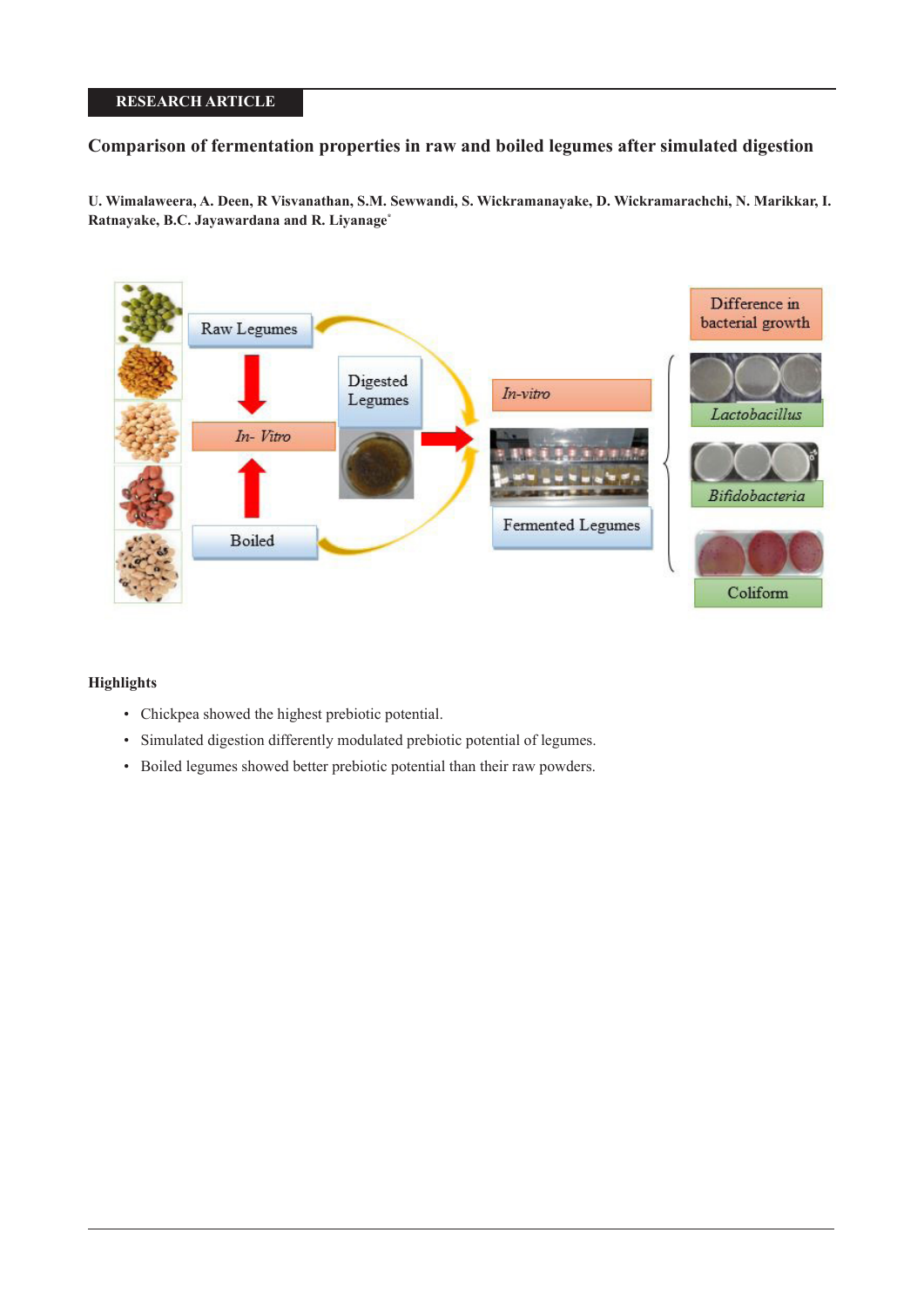## **RESEARCH ARTICLE**

# **Comparison of fermentation properties in raw and boiled legumes after simulated digestion**

U. Wimalaweera<sup>1</sup>, A. Deen<sup>2,3</sup>, R. Visvanathan<sup>2</sup>, S.M.Sewwandi<sup>2,3</sup>, S. Wickramanayake<sup>1</sup>, D. Wickramarachchi<sup>2</sup>, **N. Marikkar4 , I. Ratnayake2 , B.C. Jayawardana1 and R. Liyanage2,\***

 *Department of Animal Science, Faculty of Agriculture, University of Peradeniya, Peradeniya, Sri Lanka. Laborotary of Nutritional Biochemistry, National Institute of Fundamental Studies, Hanthana Road, Kandy, Sri Lanka. Postgraduate Institute of Science, University of Peradeniya, Peradeniya, Sri Lanka. Laboratory of Food Chemistry, National Institute of Fundamental Studies, Hanthana Road, Kandy, Sri Lanka.*

*Received: 12/06/2020; Accepted: 02/10/2020*

**Abstract:** This study compared the fermentation properties of selected raw and boiled legumes after simulated digestion. Raw and boiled; mung bean, two cowpea cultivars (*Waruni* and *Dhawala*), horse gram, and chickpea were subjected to simulated digestion and fermentation using swine gastric and intestinal juices and cecal bacteria. Simulated digestion significantly (p <0.05) reduced prebiotic potential of some legume substrates except boiled; mung bean, *Waruni*, chickpea, *Dhawala*, and raw; *Dhawala* and horse gram. Digested residues of boiled chickpea, horse gram, and *Waruni* showed significantly (p<0.05) higher Bifidobacterium proliferation ability when compared to digested residues of boiled mung bean and *Dhawala*. Even after simulated digestion, chickpea showed the highest  $(p<0.05)$ prebiotic potential compared to other legumes. Findings displayed that simulated digestion differently modulated the fermentation properties of both raw and boiled legumes. In conclusion, boiled legumes are more suitable than their raw powders for preparing prebiotic foods.

*Keywords:* Legumes; digestion; fermentation; boiled; raw; prebiotic.

### **INTRODUCTION**

The gastrointestinal microbiota plays a vital role in modulating metabolic, immunologic, and protective functions of the human body (Holscher, 2017). Consumption of a variety of dietary fibers and resistant starches is an excellent dietary strategy for modulating compositional variability as well as the metabolic activity of the intestinal microorganisms (Holscher, 2017). Prebiotics found in natural food sources are non‐digestible carbohydrates such as resistant starch (RS), galactooligosaccharides (GOS), fructooligosaccharides (FOS), xylooligosaccharides (XOS), pectic oligosaccharides (POS), and various oligosaccharides which may act as fermentable carbohydrates for beneficial colon microorganisms (Gómez *et al*., 2016; Scott *et al*., 2013). The metabolic end products synthesized in the lower part of the gastrointestinal tract during fermentation and the bacterial populations present might vary according to the nature and the amount of

non-digestible carbohydrate ingested (Rowland *et al*., 2018; Rawi *et al*., 2020). Generally, fermentation of non-digestible carbohydrates, proteins, and other fibers in the large intestine produces beneficial as well as nonbeneficial compounds that could affect the bowel health. Short-chain fatty acids (SCFA) such as acetic, propionic, and butyric are some of them which may confer various health benefits to human beings (Aquino *et al*., 2017; Rowland *et al*., 2018). Probiotic bacterial species, mainly *Bifidobacterium* and *Lactobacillus,* are responsible for the production of these short-chain fatty acids, mostly due to the fermentation of dietary oligosaccharides (Fernando *et al*., 2010). Furthermore, the fermentation process by beneficial microorganisms is vital in reducing the population of pathogenic microorganisms in the gut due to the significant reduction of colonic pH (Aquino *et al*., 2017; Campbell *et al*., 1997).

Legumes are good sources of prebiotic carbohydrates for improving gastrointestinal health (Chen *et al*., 2020; Rengadu *et al*., 2020). Among the Asian countries, legumes such as chickpea and mung bean are widely consumed while cowpea and horse gram are utilized minimally. These legumes are consumed mainly after boiling, and some are used in raw powder form in food product preparations. It is well known that the processing and gastrointestinal digestion modulate fermentation properties of food (Capuano, 2016; Singh, 1988). To our knowledge, comparative information on the prebiotic activity of raw and boiled legumes after *in vitro* enzymatic digestion is scanty, and this information is vital in developing functional food with desired nutritional properties. Hence, the objective of this study is to investigate the fermentation properties of five types of raw and boiled commonly consumed legumes in Sri Lanka (mungbean, two cowpea cultivars (*Waruni, Dhawala*), chickpea and horse gram) after *in-vitro* enzymatic digestion.



*\*Corresponding Author's Email:* ruvini.li@nifs.ac.lk

*https://orcid.org/0000-0002-6349-0284*

 This article is published under the Creative Commons Attribution License (https://creativecommons.org/licenses/by/4.0/), which permits unrestricted use, distribution, and reproduction in any medium, provided the original work is properly cited.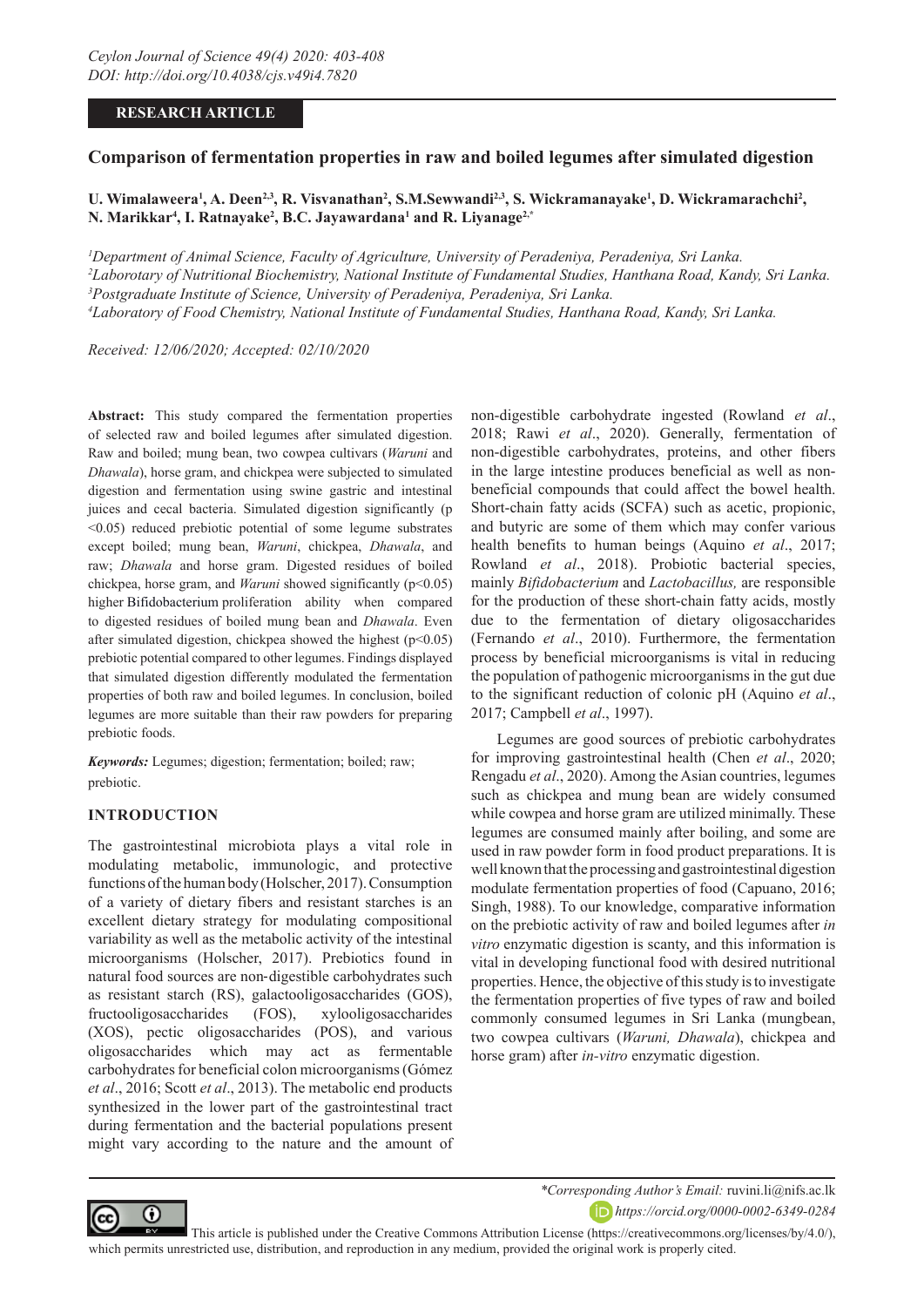### **MATERIALS AND METHODS**

#### **Materials**

Mung bean (MI5) (*Vigna radiata L*), cowpea (*Dhawala & Waruni*) (*Vigna unguiculata L*) grown in Sri Lanka were purchased from the Government Seed Centre, Dambulla, Sri Lanka. Horse gram (*Macrotyloma uniflorum*) was purchased from Grain Legumes and Oil Seed Crops Research and Development Centre, Agunakolapelessa (GLOSCRD), Sri Lanka.

Chickpea (*Cicer arietinum L*), which is not grown in Sri Lanka, was purchased from Kandy Market, Sri Lanka. Seeds were manually selected to remove impurities before the experiment. The selected legume seeds were stored at -4 °C until use. Bifidobacterium AGAR (HiMedia Laboratories PVT, Ltd., India), M.R.S. AGAR (OXOID LTD, England), and MacConkey AGAR (OXOID LTD, England) were used for culturing of *Bifidobacterium*, *Lactobacillus*, and *Coliform* bacterial species, respectively. Peptone water solution (M028-100G HIMEDIA peptone water, HiMedia Laboratories Pvt, Ltd., India) was used to prepare serial dilutions from fermented solution. All other chemicals used were of analytical grade and purchased from Sigma-Aldrich (Sigma, St. Louis, U.S.A.) unless otherwise stated.

### **Sample preparation**

Legume seeds were soaked overnight in water before boiling. Seeds were boiled until they were sufficiently *softened* to be kneaded with one's *hands.* The amount of water added and the duration required for boiling (Table 1) were decided as previously described (Mtolo *et al*., 2017; Prinyawiwatkul *et al*., 1997). Boiled and raw seeds were ground using a grinder. Then the samples were pre-dried to a constant weight at 60 °C using a drying oven (Mermmert™VO200, Germany) and packed in polythene bags separately and stored in a desiccator for further analysis.

## *In-vitro* **digestion of legume samples Collection of gastric and intestinal juices**

Gastric juice and intestinal juice were collected from the slaughterhouse of Mawelawattha livestock field station, Faculty of Agriculture, University of Peradeniya, Sri Lanka. Stomach and intestinal content of slaughtered pigs were squeezed out to collect gastric and intestinal juice and filtered through a clean muslin cloth. A cool box was used to store collected samples during the transportation. Juices were stored at -20 °C until the process.

#### **Preparation of gastric enzyme solution**

Collected gastric juice was centrifuged (LEGENDXIR Centrifuge, Germany) at 1250 rpm for 10 min at  $5^{\circ}$ C (Furuya *et al*., 1979). Then, the supernatant was collected and stored at -20 $\degree$ C in a refrigerator until use.

#### **Preparation of intestinal enzyme solution**

Collected intestinal juice was centrifuged using a centrifuge (LEGEND XIR Centrifuge, Germany) at 4500 rpm for 10 min at 5 °C (Furuya *et al*., 1979). Then the supernatant was collected and stored at -20 °C in a refrigerator until use.

#### **Digestion of legumes**

According to the methods described by Furuya *et al*. (1979) and Li *et al*. (2004), legume samples were digested with minor modifications. Ground legume sample (2 g) was measured (RADWAG Wagi Elekroniczne, Poland) into 100 mL conical flask, to which 20.0 mL of gastric juice was added, and its pH was adjusted in a range of 4.0-4.6 using a pH meter (HANNA Instrument Inc, Woonsocket). This mixture was incubated in a shaking incubator at 100 rpm (THZ-100 Shaking Incubator, Biocotek, China) for 4 h at 37 °C. At the end of the first incubation period, the contents were neutralized with 1.0 mol dm-3 sodium hydroxide solution. In the second stage, 20.0 mL of intestinal fluid prepared as mentioned previously was added, the pH was adjusted (6.9-7.4) and the digestion mixtures were incubated further in a shaking incubator for additional 4 h at 37 °C at 100 rpm. After the second incubation, the contents of the flask were transferred to centrifuge tubes and centrifuged (LEGEND XIR Centrifuge, Germany) immediately at 4500 rpm for 10 min at 5 °C. The supernatant fraction was discarded, and the precipitate was mixed with a little water and filtered through a filter paper (Toyo-Roshi No. 5A, Toyo-Roshi, Tokyo, Japan) and ovendried (Mermmert™VO200, Germany) at 60 °C and stored at -20 °C in a refrigerator until use.

### *In-vitro* **fermentation of legume samples Preparation of bacterial pellets**

Ceca were collected from two healthy swine of slaughter unit of Mawelawattha Livestock field station, Department of Animal Science, Faculty of Agriculture, University of Peradeniya, Sri Lanka. Two healthy swine which had not received any antibiotic treatment within the last three months were selected and slaughtered after 16 h fast, and ceca were quickly removed and taken into the National

**Table 1:** Requirements for boiling of different legume seeds.

| <b>Legume</b> seed | W/V ratio | Time period (minutes) |
|--------------------|-----------|-----------------------|
| Mungbean           | 1:3       | 30                    |
| Waruni             | 1:6       | 30                    |
| <b>Dhawala</b>     | 1:6       | 30                    |
| Horsegram          | 1:7       | 47                    |
| Chickpea           | 1:5       | 40                    |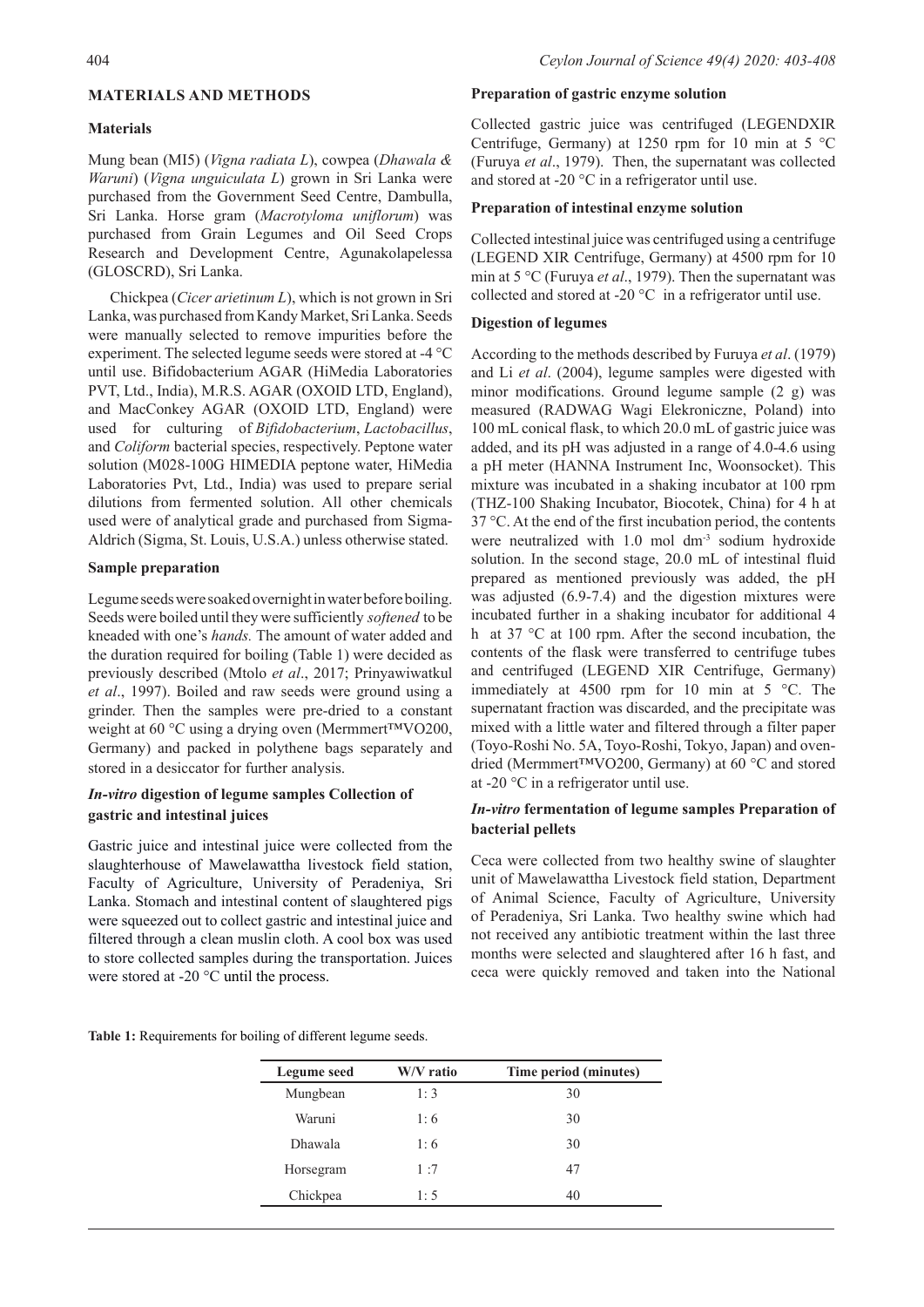Institute of Fundamental Studies by maintaining anaerobic conditions. Twenty five grams of cecal content was measured by an electronic weighing balance (RADWAG Wagi Elekroniczne, Poland) and dissolved in 250.0 mL of phosphate buffer (pH  $6.2 \pm 0.2$  pH). Then the cecal solution was filtered twice using a pre-sterilized muslin cloth. Bacterial pellets were obtained by centrifuging using (LEGEND XIR Centrifuge, Germany) the filtrate at 5 °C for 15 min at a speed of 10000 rpm. Bacterial pellets were resuspended in 250.0 mL of phosphate buffer (pH  $6.2 \pm 0.2pH$ ).

#### **Fermentation of legume samples**

Digested legumes (0.5 g) were accurately measured using an electronic weighing balance (RADWAG Wagi Elekroniczne, Poland) and added to the vacutainer tubes. 8.0 mL from bacterial pellet solution was added into those vacutainers and exposed to a continuous  $CO_2$  flow as described by Calabrò *et al*., (2009). Bacterial suspension (8.0 mL) without the substrate was used as a control. Vacutainers were appropriately sealed and incubated using Mermmert incubator (Mermmert™ IN160, Germany) at 37 °C for 4 h.

#### **Microbial growth analysis**

Total anaerobe bacterial counts for each legume fermented with bacterial pellets were taken as previously described by the spread plate method (Garcha *et al*., 2016). Fermented legume samples were serially diluted with peptone water and inoculated on plates prepared from Bifidobacterium AGAR, M.R.S. agar, and MacConkey agar. All the plates were placed in the Mermmert incubator (Mermmert™ IN160, Germany) under anaerobic conditions at 37 °C. Plates having bacterial colonies within a range of 25-250 were selected for calculations.

$$
\frac{\text{CFU}}{\text{mL}} = \left(\begin{array}{c} \text{Number} \\ \text{of Colonies} \end{array}\right) \times \frac{1}{\left(\begin{array}{c} \text{Dilution} \\ \text{factor} \end{array}\right)} \times \frac{1}{\left(\begin{array}{c} \text{innoculated} \\ \text{volume} \end{array}\right)}
$$

#### **Statistical analysis**

The tests were performed in triplicate for each sample to be analyzed. All the data were expressed as mean  $\pm$  standard deviation. Data were analyzed using the S.A.S. software package (S.A.S. institution Inc., 2003, Cary, U.S.A.). Three-Way ANOVA was used for the analysis. Means separations were analyzed along the column and raw using Duncan's Multiple Range Test and Dennet's Test at  $\alpha$  = 0.05. Following statistical model was used:

Yijkl =  $\mu$  +  $\alpha$ i + Ej +  $\gamma$ k +  $\alpha$ Eij +  $\alpha$  rik +  $\epsilon$  rik +  $\alpha$   $\epsilon$  rik

### **RESULTS AND DISCUSSION**

Any dietary material that is not digestible by mammalian gastric enzymes and enters the large intestine and degraded by intestinal microflora are considered as prebiotics (Gibson *et al*., 2010; Nakata *et al*., 2017). In this study, before doing *in vitro* fermentation, legumes samples were subjected to simulated gastrointestinal digestion

to investigate legumes› actual effectiveness as prebiotic candidates. The findings of this study have shown that *in vitro* digestion modulated the prebiotic potential of both raw and boiled legumes. Simulated digestion significantly reduced  $(p<0.05)$  prebiotic potential in some legume substrates except boiled, mung bean, *Waruni* cowpea (red cowpea), chickpea, *Dhawala* cowpea and raw; *Dhawala* cowpea and horse gram showing that true prebiotic potential can vary among legumes. Structural and compositional differences in dietary substrates could be the reason behind the differential growth pattern of microorganisms (Holscher, 2017). Observed differences in fermentation properties among different legumes in this study could be due to the differences in physicochemical properties of prebiotic carbohydrates, including sugar composition, branching, chain length, degree of polymerization, and solubility (Holscher, 2017; Siva *et al*., 2019).

Digested residues of boiled chickpea and digested residues of boiled *Waruni* samples showed significantly higher (p<0.05) *Bifidobacterium* fermentation ability than digested residues of boiled mung bean and *Dhawala* (Table 2).

Further, digested residues of boiled and undigested raw chickpea showed significantly higher (p<0.05) *Lactobacillus* fermentation properties (Table 3) compared to other digested residues of boiled legumes and undigested raw legumes. Significantly higher  $(p<0.05)$ prebiotic potential shown by digested boiled chickpeas samples in this study may be due to the availability of a higher concentration of readily fermentable components in chickpea, which escape pepsin and pancreatin digestion (Woyengo *et al*., 2017). It has been shown that chickpea contains a significantly higher amount of polyols, a group of low digestible carbohydrates compared to peas, beans, and lentils (Moussou *et al*.,2017), which may be another reason for rapid fermentation shown by chickpea compared to some other legumes.

Prebiotics should be able to selectively metabolize *Lactobacillus* and *Bifidobacterium* at a higher degree compared to pathogenic bacteria. Significantly higher  $(p<0.05)$  prebiotic potential in chickpea was further supported by a significantly lower (p<0.05) *Coliform* population observed for digested boiled residues of chickpea (Table 3) compared to other legume substrates (Akillioglu & Karakaya, 2010). Abundantly available α-galactosides and oligosaccharide; ciceritol in chickpea may have stimulated the growth of probiotic bacteria and inhibited the pathogenic bacteria, as shown previously (Dai *et al*., 2017; Muzquiz *et al*., 2012). Digested residues of raw horse gram showed a significantly higher (p<0.05) *Bifidobacterium* fermentation ability compared to digested residues of raw mungbean, *Waruni, and Dhawala* (Table 2).

These observations may be supported higher content of oligosaccharides in cotyledon fractions of horse gram seeds (Prasad & Singh, 2014). Significantly higher (p<0.05) *Bifidobacterium* proliferation ability observed for digested residues of boiled *Waruni* and significantly higher (p<0.05) *Coliform* suppression ability (Table 4) shown by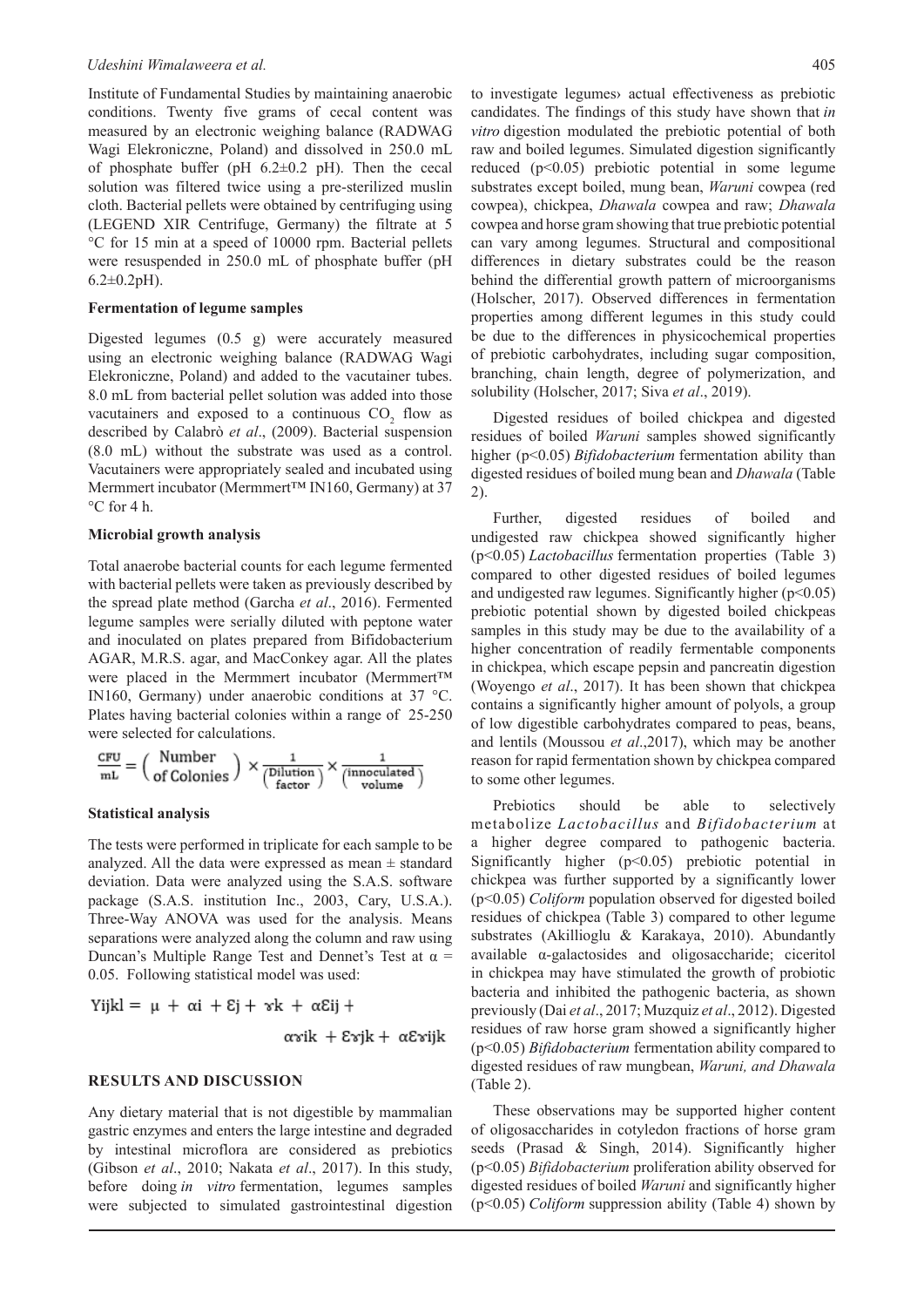### **Table 2:** The effect of *In-vitro* digestion and fermentation on Cecal *Bifidobacterium* growth (log CFU/mL).

| <b>Substrate</b> | Undigested                          |                                     | <b>Digested</b>                       |                           |
|------------------|-------------------------------------|-------------------------------------|---------------------------------------|---------------------------|
|                  | Raw                                 | <b>Boiled</b>                       | Raw                                   | boiled                    |
| Chickpea         | $8.55^{a,A} \pm 0.01$               | $8.43^{a,B} \pm 0.01$               | $8.15^{ab,C} \pm 0.04$                | $8.04^{a,D} \pm 0.05$     |
| Horse gram       | $8.30^{b,A} \pm 0.01$               | $8.09^{b,B} \pm 0.03$               | $8.30^{a,A} \pm 0.02$                 | 7.90 ab, $C \pm 0.04$     |
| Mung bean        | 7.73 °.A $\pm$ 0.09                 | 7.89 s, $A \pm 0.04$                | $7.56 \text{ }^{\text{c,B}} \pm 0.15$ | 7.78 $^{\rm b,A}$ ± 0.03  |
| Waruni           | $8.30^{b,A} \pm 0.02$               | $8.04^{b,B} \pm 0.02$               | $7.53 \text{°C} \pm 0.02$             | 7.98 a,B $\pm 0.06$       |
| Dhawala          | $7.83 \text{ }^{\circ, B} \pm 0.02$ | $7.83 \text{ }^{\circ, B} \pm 0.04$ | $8.01^{b,A} \pm 0.05$                 | $7.18 \cdot C \pm 0.09$   |
| Control          | $6.40^{\mathrm{d}} \pm 0.17$        | $6.40^{\mathrm{d}} \pm 0.17$        | $6.40^{\mathrm{d}} \pm 0.17$          | $6.40^{\mathrm{d}}$ ±0.17 |

Values are expressed as means  $\pm$  SD.

Mean values within a column with lowercase superscript letters are significantly different at  $(P<0.05)$ . Mean values within a raw with different uppercase superscript letters are significantly different at (P<0.05).

**Table 3:** The effect of *in-vitro* digestion and fermentation on Cecal *Lactobacillus* growth (log CFU/mL).

| <b>Substrate</b> | Undigested            |                              | <b>Digested</b>        |                           |
|------------------|-----------------------|------------------------------|------------------------|---------------------------|
|                  | Raw                   | <b>Boiled</b>                | Raw                    | <b>Boiled</b>             |
| Chickpea         | $8.80^{a,A} \pm 0.58$ | $7.89^{a,B} \pm 0.60$        | 6.82 $\rm{d,c}$ ± 0.03 | $8.32^{a,AB} \pm 0.01$    |
| Horse gram       | $7.71^{b,B} \pm 0.02$ | $8.27^{a,A} \pm 0.54$        | $7.22^{b,B} \pm 0.04$  | $7.32^{ d,B} \pm 0.01$    |
| Mung bean        | $7.61^{b,C} \pm 0.03$ | $7.83^{\text{a,A}} \pm 0.02$ | $7.26^{b,D} \pm 0.04$  | $7.71^{b,B} \pm 0.00$     |
| Waruni           | $7.60^{b,B} \pm 0.01$ | 7.83 a,A $\pm$ 0.02          | $7.35^{a,C} \pm 0.04$  | $7.40\,{}^{c,C} \pm 0.01$ |
| <b>Dhawala</b>   | $7.67b.A \pm 0.01$    | $7.65^{a,A} \pm 0.01$        | $7.25^{b,A}\pm 0.01$   | $7.70^{b,A} \pm 0.01$     |
| Control          | $7.00 \div 0.03$      | $7.00b \pm 0.03$             | $7.00 \div 0.03$       | $7.00^{\circ} \pm 0.03$   |

Values are expressed as means ± SD.

Mean values within a column with lowercase superscript letters are significantly different at  $(P<0.05)$ .

Mean values within a raw with different uppercase superscript letters are significantly different at  $(P<0.05)$ .

**Table 4 :**The effect of in vitro digestion and fermentation on Cecal *Coliform* growth (log CFU/mL).

| <b>Substrate</b> | Undigested                   |                              | <b>Digested</b>         |                                      |
|------------------|------------------------------|------------------------------|-------------------------|--------------------------------------|
|                  | Raw                          | <b>Boiled</b>                | Raw                     | <b>Boiled</b>                        |
| Chickpea         | 6.94 $d, B \pm 0.04$         | $6.87^{\text{c,C}} \pm 0.02$ | $7.36^{b,A} \pm 0.02$   | $6.70\text{ }^{\text{c,B}} \pm 0.05$ |
| Horse gram       | $7.89^{a,A} \pm 0.01$        | $7.70^{a,C} \pm 0.04$        | $7.78^{a,B} \pm 0.01$   | $7.18^{b,D} \pm 0.03$                |
| Mung bean        | $7.36$ s, A $\pm$ 0.31       | $7.68^{b,A} \pm 0.17$        | $7.26$ s, A $\pm$ 0.01  | $7.16^{b,A} \pm 0.09$                |
| Waruni           | $7.54 \text{ bc,B} \pm 0.01$ | $7.68^{a,A} \pm 0.04$        | $7.39^{b,C} \pm 0.09$   | 7.33 a, $c \pm 0.02$                 |
| <b>Dhawala</b>   | $7.63^{b,B} \pm 0.03$        | $7.70^{a,A} \pm 0.01$        | $6.82^{ d,D} \pm 0.02$  | 6.97 ° <sub>c</sub> C $\pm$ 0.03     |
| Control          | $6.38^{\circ} \pm 0.07$      | $6.38^{d} \pm 0.07$          | $6.38^{\circ} \pm 0.07$ | $6.38^{d} \pm 0.07$                  |

Values are expressed as means  $\pm$  SD.

Mean values within a column with lowercase superscript letters are significantly different at  $(P<0.05)$ .

Mean values within a raw with different uppercase superscript letters are significantly different at  $(P<0.05)$ .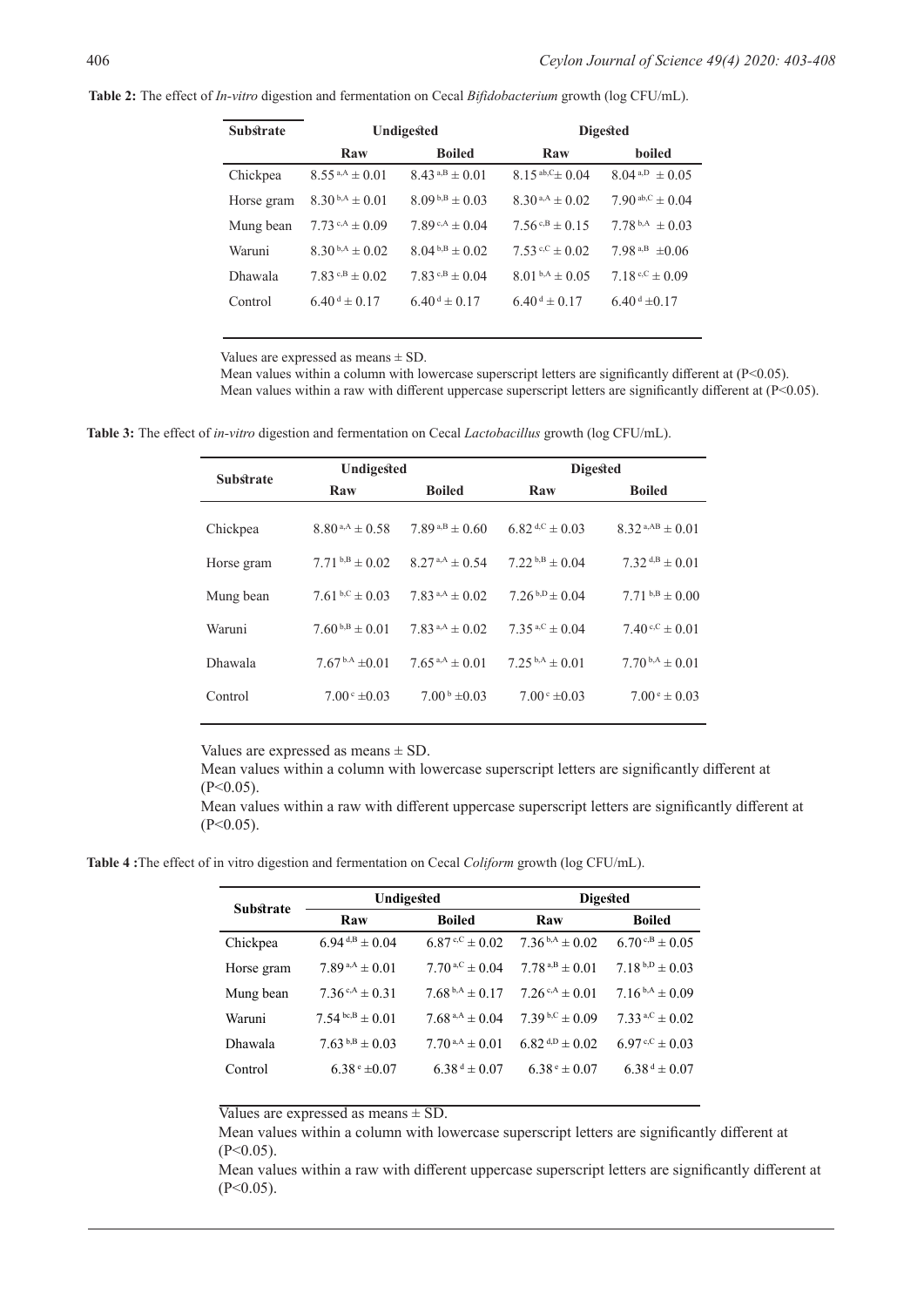digested residues of both raw and boiled *Dhawala* cowpea were supported by previous findings showing that resistant starch isolated from five cowpea cultivars fulfilled the criteria to be classified as prebiotics (Rengadu *et al*., 2020).

Digested residues of boiled mung bean and *Waruni* cowpea and digested residues of boiled chickpea and mung bean significantly improved the  $(p<0.05)$ *Bifidobacterium* and *Lactobacilli* growth, respectively and digested residues of boiled chickpea, horse gram and *Dhawala* significantly suppressed (p<0.05) the *Coliform* growth compared to their respective raw digested samples suggesting that boiling improved the prebiotic potential of most of the studied legumes. Significantly higher prebiotic potential in digested boiled legumes than digested raw legumes may be due to the increase in soluble fiber composition observed for mung beans upon boiling (Liyanage *et al*., 2018). It has been shown that soluble residues have a much more positive effect on gut microbiota (Chen *et al*., 2020). Further, previous studies have shown that processing not only altered the yield of soluble and insoluble fiber fractions, it also changed the fiber composition and sugar profiles of the two fiber fractions (Chang *et al*., 1989). Moreover, the increase in resistant starch content with the retrogradation of legume flours after boiling may have modulated the growth of probiotic bacteria (Dangsungnoen *et al*., 2012). However, digested residues of raw *Dhawala* and raw horse gram showed significantly higher (p<0.05) *Bifidobacterium* proliferation than their digested boiled samples showing that some legumes show higher prebiotic potential in raw forms than when they are boiled. Findings further supported the previous study showing that the prebiotic activity of digested substrates was greatly affected by legume type, boiling, and composition of digesta (Chen *et al.,* 2020).

### **CONCLUSION**

This study displayed that simulated digestion differently modulated the fermentation properties of both raw and boiled legumes. Among all the studied legume samples, boiled chickpea could be considered as the best prebiotic candidate considering both *Bifidobacterium* and *Lactobacillus* proliferation ability. Boiled mung bean, boiled chickpea, and boiled *Waruni* cowpea may be more suitable than their raw forms in preparing prebiotic food.

### **ACKNOWLEDGEMENT**

The authors are grateful for the assistance given by the Mawelawattha Livestock field station, Department of Animal Science, Faculty of Agriculture, University of Peradeniya, Sri Lanka.

### **DECLARATION OF CONFLICT OF INTEREST**

The authors declare no conflict of interest.

### **REFERENCES**

Akillioglu, H,G., Karakaya, S.(2010). Changes in Total Phenols , Total Flavonoids , and Antioxidant Activities of Common Beans and Pinto Beans after Soaking , Cooking , and Digestion Process. *Food Science and*  *Biotechnology* **19**(3): 633-639. https://doi.org/10.1007/ s10068-010-0089-8.

- Aquino, J.D.S., Batista, K.S., Menezes, F.N.D.D., Lins, P.P., Gomes, J.A.S., Silva, L.A .(2017). Models to Evaluate the Prebiotic Potential of Food. In: M.C. Hueda (Eds.), *Functional Food:Improve Health Through Adequate Food*, IntechOpen, Croatia Pp.235-256. https://doi. org/10.5772/INTECHOPEN.69174.
- Calabrò, S., Tudisco, R., Balestrieri, A., Piccolo, G., Infascelli, F., Cutrignelli, M.I . (2009) Fermentation characteristics of different grain legumes cultivars with the in vitro gas production technique. *Italian Journal of Animal Science* **8**(2): 280-280. https://doi.org/10.4081/ ijas.2009.s2.280.
- Campbell, J.M., Fahey, G.C., Wolf, B.W .(1997). Selected Indigestible Oligosaccharides Affect Large Bowel Mass , Cecal and Fecal Short-Chain Fatty Acids , pH and Microflora in Rats. *Journal of Nutrition* **127**(1): 130-136 . https://doi.org/10.1093/jn/127.1.130.
- Capuano, E .(2016). The behaviour of dietary fibre in the gastrointestinal tract determines its physiological effect. *Critical Reviews in Food* Science and Nutrition **57**(16): 3543-3564. https://doi.org/10.1080/10408398. 2016.1180501.
- Chang, K.C., Chang, D.C., Phatak, L .(1989). Effect of Germination on Oligosaccharides and Nonstarch Polysaccharides in Navy and Pinto Beans. *Journal of Food Science* **54**(6): 1615-1619. https://doi. org/10.1111/j.1365-2621.1989.tb05173.x.
- Chen, Y., Chang, S.K., Zhang, Y., Hsu, C.Y., Nannapaneni, R .(2020). Gut microbiota and short chain fatty acid composition as affected by legume type and processing methods as assessed by simulated in vitro digestion assays. *Food Chemistry* **312**, 126040. https://doi. org/10.1016/j.foodchem.2019.126040
- Dai, Z., Lyu, W., Xie, M., Yuan, Q., Ye, H., Hu, B., Zhou, L., Zeng, X .(2017). Effects of α-Galactooligosaccharides from Chickpeas on High-Fat-Diet-Induced Metabolic Syndrome in Mice. *Journal of Agricultural and Food* Chemistry **65**(15): 3160-3166. https://doi. org/10.1021/acs.jafc.7b00489.
- Dangsungnoen, P., Moongngarm, A., Deeseenthum, S .(2012). Comparison of Resistant Starch Content and Survival of Lactobacillus spp . on Four Different Sources of Resistant Starch. *International Conference on Life Science and Engineering* , IACSIT Press, *Singapore* ,Pp. 39-43. http://doi.org/10.7763/IPCBEE.
- Fernando, W.M., Hill, J.E., Zello, G.A., Tyler, R.T., Dahl, W.J., Van Kessel, A.G.(2010). Diets supplemented with chickpea or its main oligosaccharide component raffinose modify faecal microbial composition in healthy adults. *Beneficial Microbes* **1**(2)*:* 197-207. https://doi.org/10.3920/BM2009.0027.
- Furuya, S., Sakamoto, K., Takahashi, S. (1979). A new in vitro method for the estimation of digestibility using the intestinal fluid of the pig. *British Journal of Nutrition* **41**(3)*:* 511-520. https://doi.org/10.1079/BJN19790066
- Garcha, S., Katyal, P., Sharma, V.(2016). Microbial diversity in soil under different land use systems in sub-mountainous zone of Punjab. *Journal of the Indian Society of Soil Science* **64**(3)*:* 271-275. https://doi.